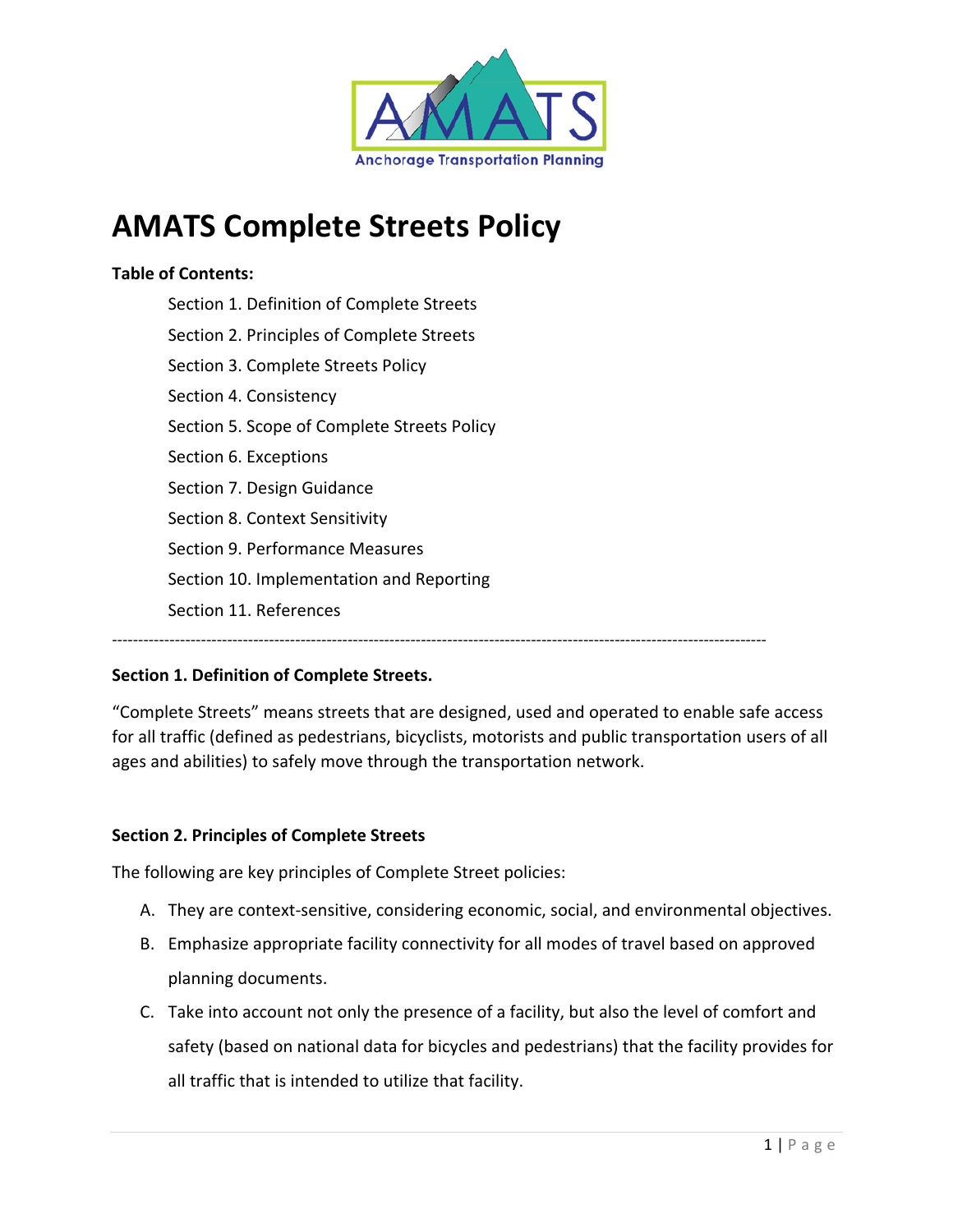- D. Ensure that as the entire right of way is planned, designed, funded, and operated with consideration for safe access for all traffic of all ages and abilities and that all traffic and transportation modes are equally deserving of safe travel facilities.
- E. Encourage the use of national best practice design standards.
- F. Allow design flexibility in balancing traffic and stakeholder needs including maintenance needs and temporary snow storage.
- G. Encourage that the purchase of operations and maintenance vehicles are well suited for current and proposed infrastructure.
- H. Encourage consistency of transportation projects with landuse goals and policies of local land use plans.
- I. Benefit all users equitably, particularly vulnerable users and the most underinvested and underserved communities.
- J. Actively work to consider how to preserve right of ways for all users during all seasons of the year.
- K. Encourage the prioritization of complete streets projects in areas that exhibit high concentrations of vulnerable users.
- L. Encourage collaboration and interagency coordination with all transportation planning agencies and partners including public health.

## **Section 3. Complete Streets Policy**

AMATS encourages the above principles be used for the purpose of planning, designing, building, operating and maintaining a safe, reliable, efficient, integrated and connected multimodal transportation network that will provide access, mobility, safety, and connectivity for all users. This policy is a commitment that future transportation projects will take into account the needs of all users as early as practicable and throughout the transportation planning process.

#### **Section 4. Consistency**

1. This policy is consistent with FHWA findings on safety: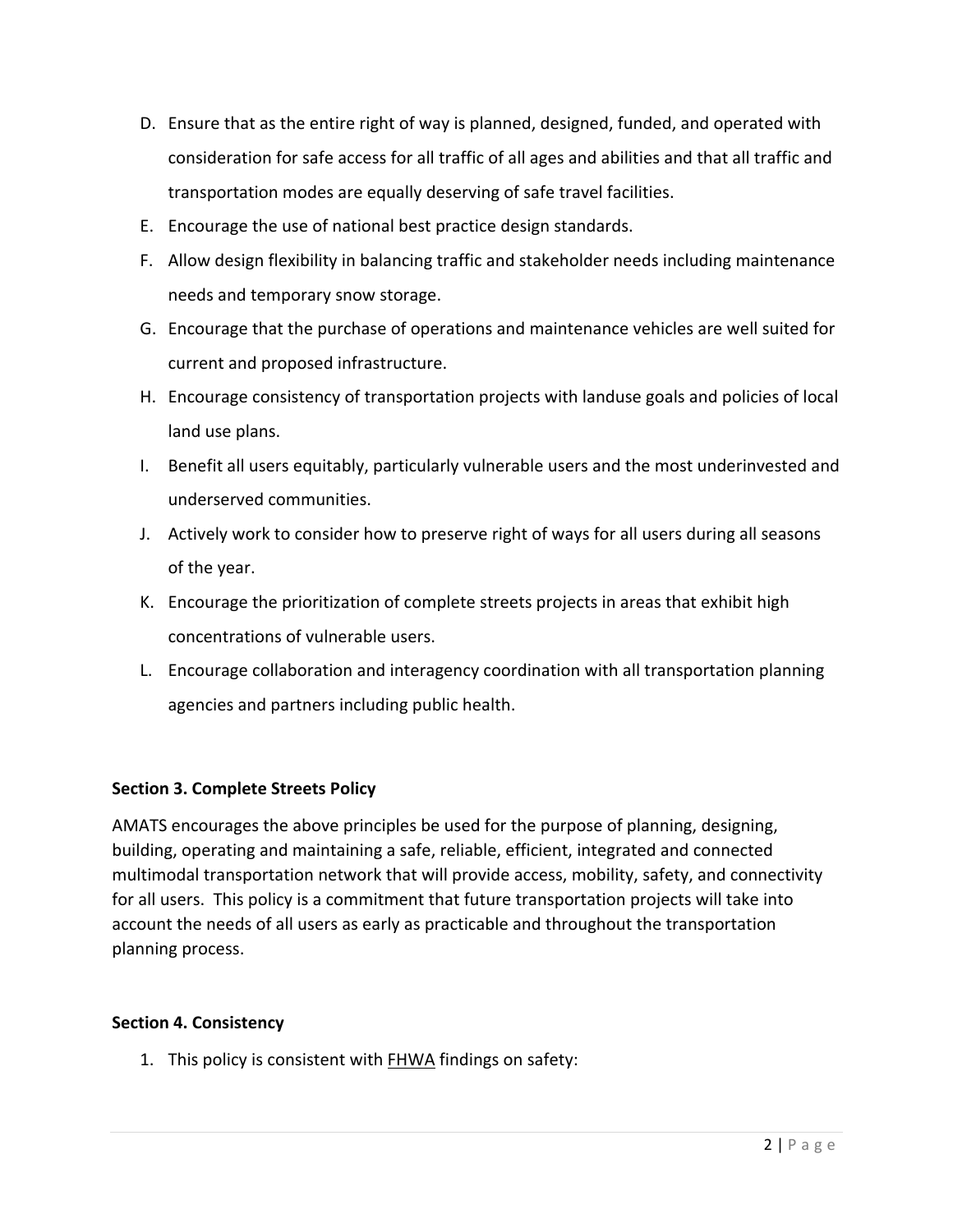- Designing the street with pedestrians in mind sidewalks, raised medians, turning access controls, better bus stop placement, better lighting, traffic calming measures, and treatments for travelers with disabilities– all improve pedestrian, bicyclist and motorist safety.[FHWA‐RD‐03‐042]
- 2. This policy is consistent with the U.S. Centers for Disease Control and Prevention findings on health:
	- U.S. CDC recommends adoption of complete streets policies as a strategy to prevent obesity and promote public health. (http://www.cdc.gov/mmwr/preview/mmwrhtml/rr5807a1.htm)
- 3. This policy is consistent with U.S. Department of Transportation findings on health and safety:
	- Complete Streets reduce motor vehicle-related crashes and pedestrian risk, as well as bicyclist risk when well-designed bicycle-specific infrastructure is included. They can promote walking and bicycling by providing safer places to achieve physical activity through transportation. (https://www.transportation.gov/mission/health/complete‐ streets)
- 4. This policy is consistent with the FHWA Congestion Mitigation and Air Quality Improvement (CMAQ) Program. CMAQ is a program that emphasizes the importance of the link between transportation and air quality. To that end, CMAQ program funding is applied to transportation projects that reduce vehicle emissions and help improve air quality. Transit and traffic flow improvement projects are included, as are projects such as ride sharing, vehicle emissions inspection and maintenance programs, bicycle and pedestrian improvements, and alternative fuels.
- 5. This policy is consistent with the goals of the AMATS Interim 2035 MTP:

**Goal 1:** Ensure development of a balanced transportation network for people, goods, and services that provides an acceptable level of service, maximized safety, minimized environmental impacts, provides a variety of transportation choices, and supports, planned land use patterns.

**Goal 2:** Provide a transportation system that moves people and goods safely and securely throughout the community.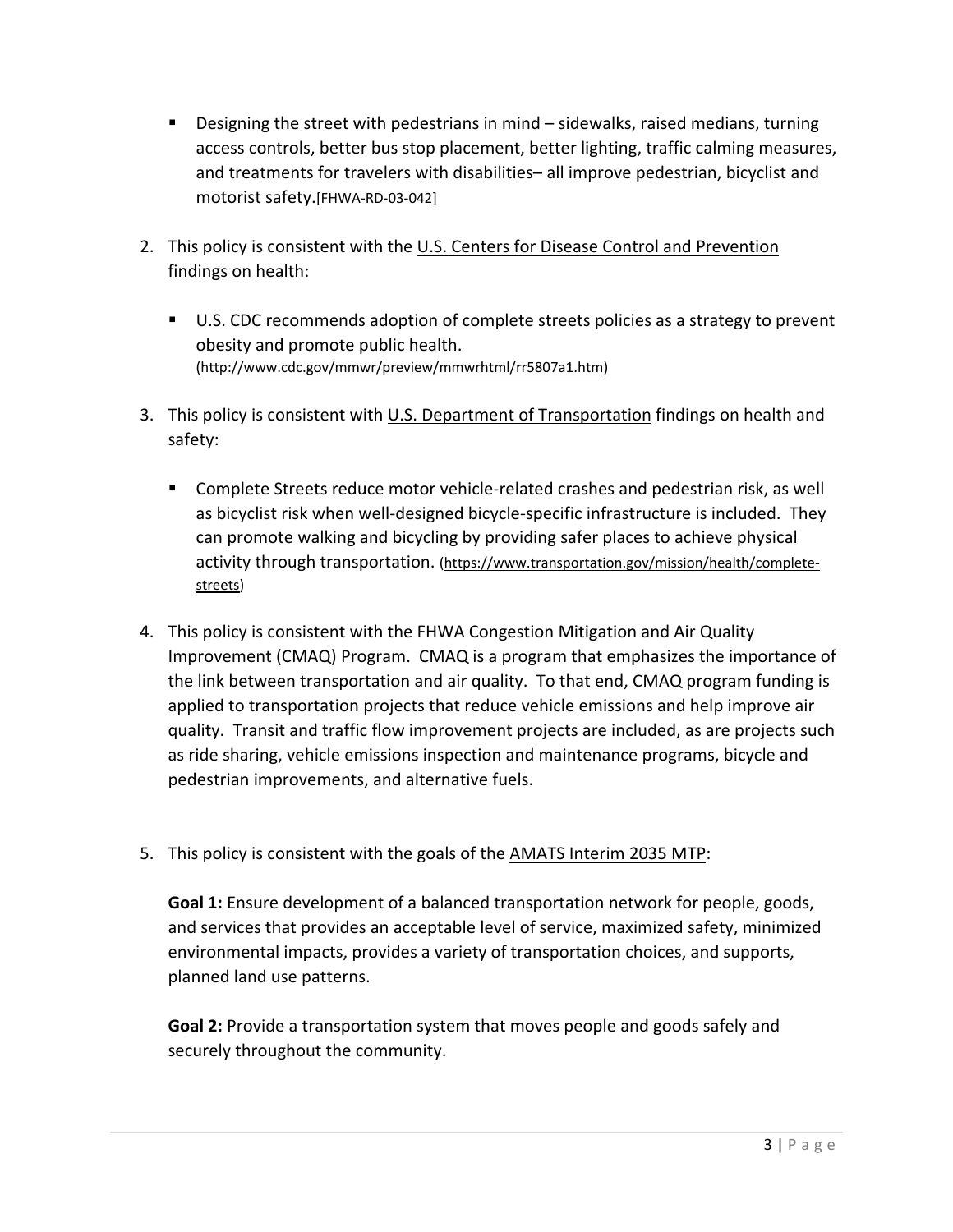**Goal 3:** Develop an attractive and efficient transportation network that considers cost of building, operating, and maintaining the system; the equity of all users; public health impacts; air quality impacts, community values; and social justice.

**Goal 4:** Develop a transportation system that supports a thriving, sustainable, broad‐ based economy by locating and using transportation infrastructure and facilities to enhance community development.

**Goal 5:** Establish community connectivity with safe, convenient, year‐round motorized and non‐motorized travel routes within and between neighborhoods, commercial centers, and public facilities.

**Goal 6:** Improve access to goods, jobs, services, housing, and other destinations while providing mobility for people and goods in a safe, affordable, efficient, and convenient manner.

**Goal 7:** Provide a transportation system that provides viable transportation choices among various modes for all users.

### **Section 5. Scope of Complete Streets Policy –**

- The AMATS Complete Streets Policy will focus on developing a connected, integrated transportation network that serves all users.
- **Transportation projects receiving money that passes through the local Anchorage MPO** agency (AMATS) will be expected to follow a Complete Streets approach.
- AMATS shall approach each transportation project as an opportunity to create safer, more accessible facilities for all users.
- AMATS does not subscribe to one singular design prescription for Complete Streets; each street is different in function and context. Roadways that are planned and designed using a Complete Streets approach may include a wide variety of transportation solutions.
- **This policy should inform all local and state transportation agency representatives, and** consultants responsible for planning, designing, constructing or maintaining projects within the Anchorage Metropolitan Planning Area.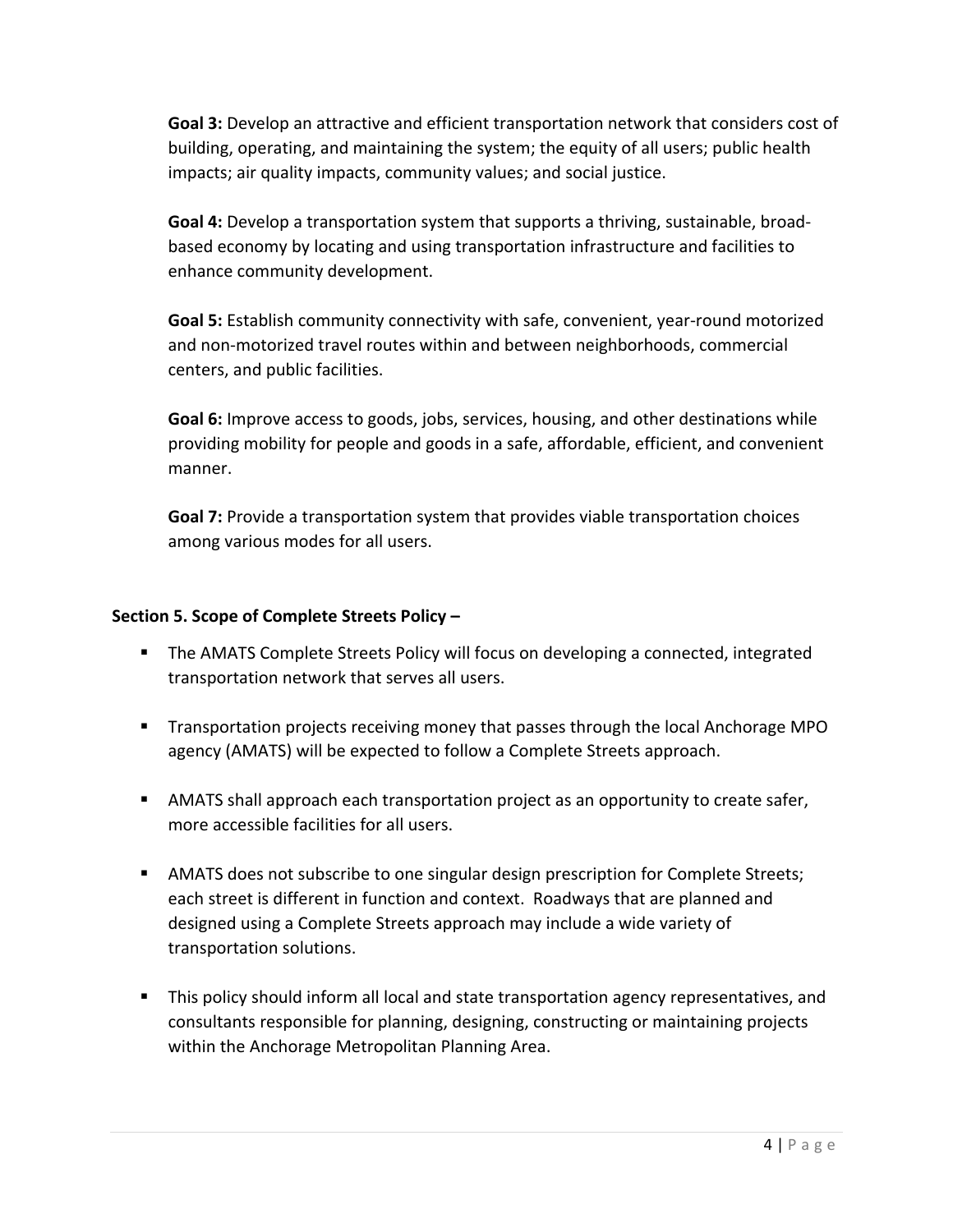- **Procurement for consulting services for the planning or design of an AMATS area project** or plan will be assisted by this policy, where appropriate.
- **Projects that clearly follow complete streets guide lines will receive full points in the TIP** scoring category that pertains to complete streets.
- AMATS will work with local municipal, state and public agencies to educate the general public about the importance of complete streets, safe driving, bicycling and walking practices.
- A project's compliance with this policy shall be determined based on the filing of a Complete Streets Checklist Form.

#### **Section 6. Exceptions**

Any exception to this policy must be approved by the AMATS Policy Committee and be documented with supporting data that indicates the basis for the decision. Such documentation shall be publicly available.

Exceptions may be considered for approval when:

- 1. Users are legally prohibited from using a roadway. Where access is legally prohibited, project managers should consider opportunities to address or remove barriers to network connectivity and crossings that are important for serving non‐motorized and other modes;
- 2. Cost of accommodation is excessively disproportionate to the need or probable use;
- 3. There exists substantial funding limitations that cannot be overcome with flexible design solutions; and
- 4. Where a reasonable and equivalent project along the same corridor is already programmed to provide facilities exempted from the project at hand.

## **Section 7. Design Guidance**

Complete Streets implementation relies on using the best and latest design guidance to maximize design flexibility. Design solutions are needed to balance modal and user needs. AMATS promotes the adoption of national best practice design guidance for designing complete streets. These resources include but are not limited to: the MOA Design Criteria Manual, the latest editions of AASHTO Guide for the Development of Bicycle Facilities, Urban Street Design Guide, NACTO Urban Bikeway Design Guide, NACTO Transit Street Design Guide, ITE Recommended Design Guidelines to Accommodate Pedestrians and Bicycles at Interchanges, AASHTO Guide for the Planning, Design, and Operation of Pedestrian Facilities,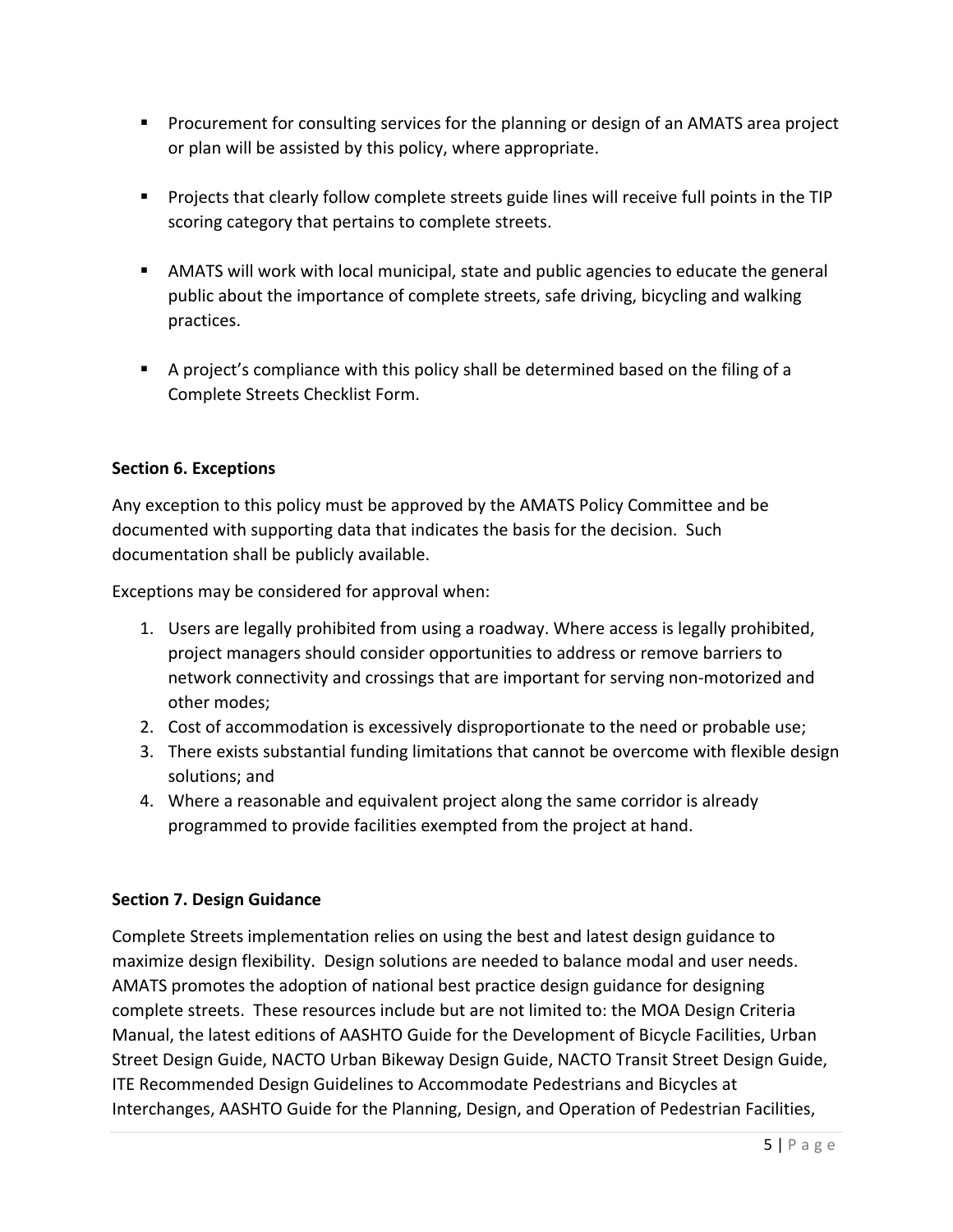FTA Manual on Pedestrian and Bicycle Connections to Transit, FHWA Small Town and Rural Multimodal Networks, and FHWA Measuring Multimodal Network Connectivity.

## **Section 8. Context Sensitivity**

Complete Streets principles include the development and implementation of current and future projects in a context‐sensitive manner in which project implementation is sensitive to the community's physical, economic, and social setting. This context‐sensitive approach to process and design includes a range of goals that give significant consideration to stakeholder and community values. The overall goal of this approach is to preserve and enhance scenic, aesthetic, historical, neighborhood character, and environmental resources while improving or maintaining safety, mobility, and infrastructure conditions.

## **Section 9. Performance Measures**

AMATS promotes the establishment of performance indicators to evaluate the implementation of complete streets.

Performance indicators that contribute to complete streets goals include but are not limited to:

- **Multimodal Level of Service (MMLOS)**
- **Decrease in rate of crashes, injuries and fatalities by mode**
- Expansion of a comfortable, low-stress transportation network for non-motorized traffic, as measured by an appropriate Level of Traffic Stress (LTS) analysis.
- **Miles of new or reconstructed sidewalk**
- Number of new or reconstructed curb ramps
- Number of new or repainted crosswalks
- **Percentage completion of bicycle and pedestrian networks as envisioned in plans and** programs.
- Miles of new non-motorized traffic facilities added to roads within ¼ mile of Core and Standard transit routes.
- Number of completed transportation projects that demonstrated how they are meeting current land use plan goals.
- Number of complete streets projects in underserved or underinvested communities.

## **Section 10. Implementation and Reporting**

AMATS encourages implementation of the Complete Streets Policy to be carried out cooperatively among all Anchorage transportation related departments and agencies and to the greatest extent possible.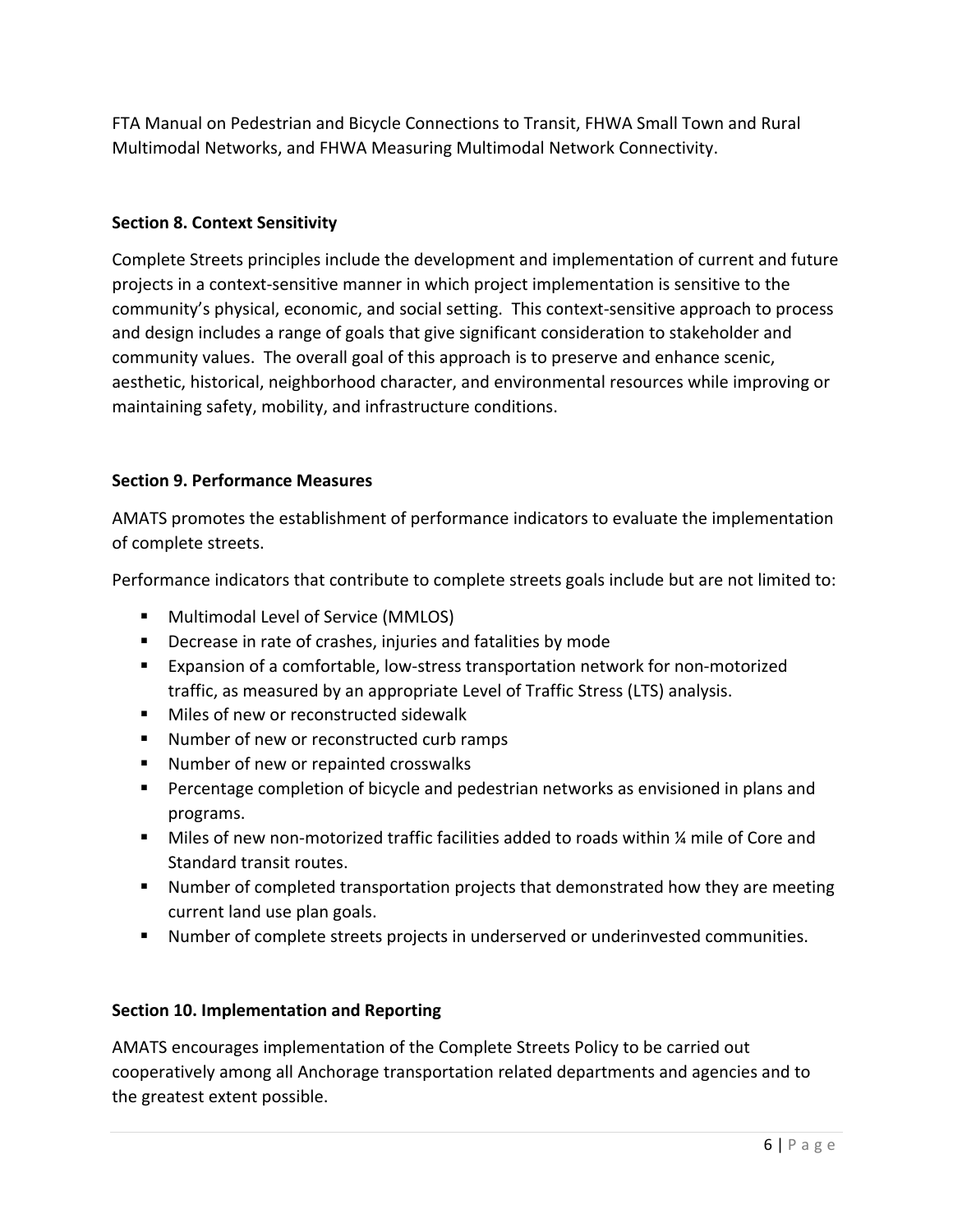AMATS will incorporate Complete Streets principles into their plans and programs.

AMATS encourages incorporation of the Complete Streets Policy into the current design manuals including but not limited to the Context Sensitive Solutions policy, the Design Criteria Manual and the Preconstruction Manual. While the Context Sensitive Solutions (CSS) policy provides a suggested design and plan review framework for major roadway reconstruction projects, the Complete Streets policy provides network‐level planning and design considerations intended to ensure that safe, comfortable, and connected transportation facilities are available to all traffic, regardless of age or ability.

AMATS will continue to offer workshops and other training opportunities to staff, community leaders, and the general public so that the broader Anchorage community understands the importance of the Complete Streets vision.

AMATS is committed to developing and instituting better ways to measure performance and collect data on how well streets are serving all users.

## **Section 11. References**

**1. FHWA Bicycle and Pedestrian Legislation** 

http ://www.fhwa.dot.gov/environment/bicycle\_pedestrian/legislation/sec217.cfm

**2. Context Sensitive Solutions**

http://contextsensitivesolutions.org/

**3. Smart Growth America**

http://smartgrowthamerica.org/complete‐streets

**4. AASHTO's A Policy on Geometric Design of Highways and Streets**

https://www.fhwa.dot.gov/programadmin/standards.cfm

**5. Highway Preconstruction Manual**

http://www.dot.state.ak.us/stwddes/dcsprecon/preconmanual.shtml

## **6. AASHTO Materials Online**

https://bookstore.transportation.org/collection\_detail.aspx?id=110

**7. Interim 2035 Metropolitan Transportation Plan**